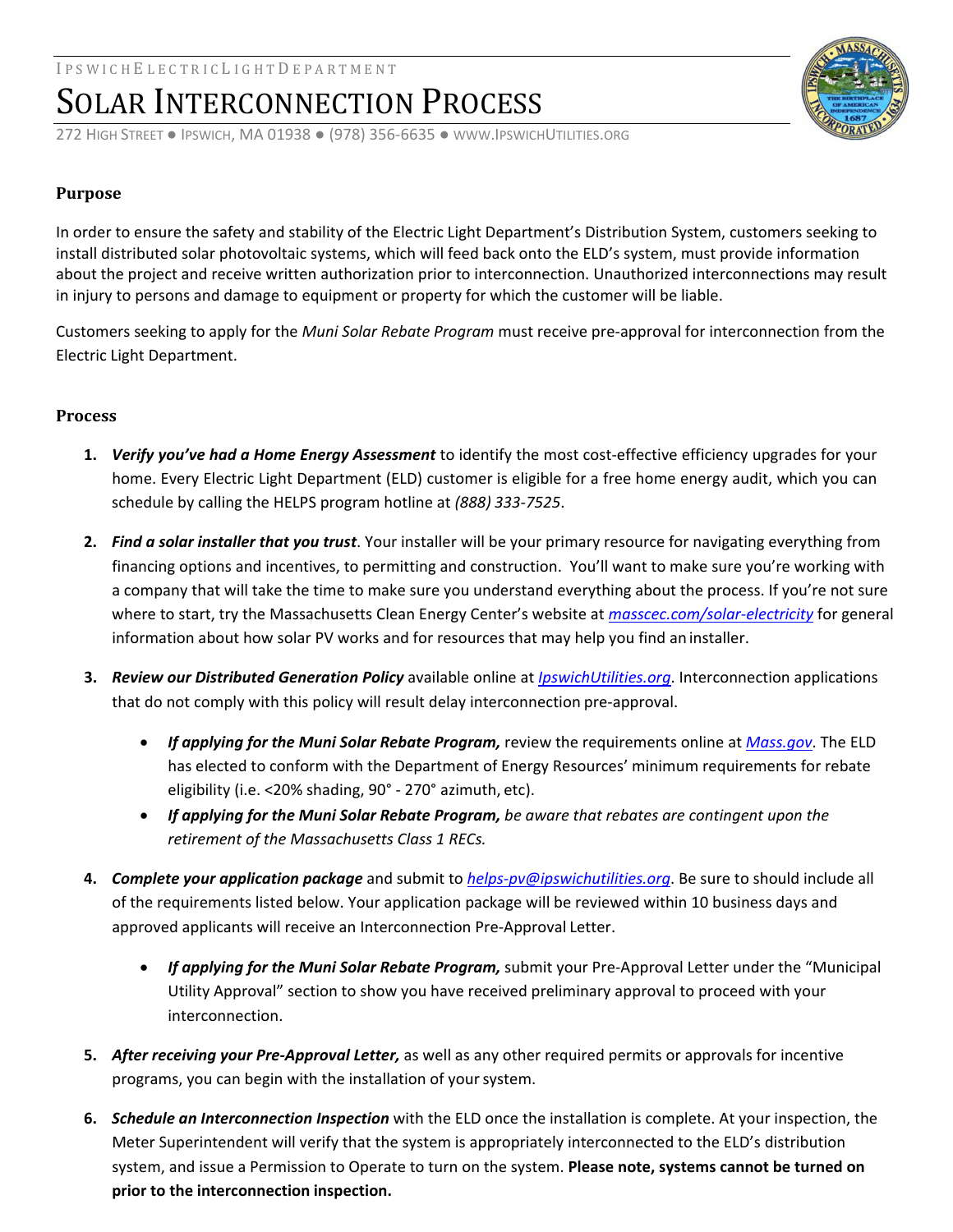## SOLAR INTERCONNECTION PROCESS

272 HIGH STREET ● IPSWICH, MA 01938 ● (978) 356‐6635 ● WWW.IPSWICHUTILITIES.ORG

### **Application Requirements**

| <b>Application</b>          | Make sure all fields are completed and correspond with supporting<br>documentation.                                                                                                                                                                                                        |
|-----------------------------|--------------------------------------------------------------------------------------------------------------------------------------------------------------------------------------------------------------------------------------------------------------------------------------------|
| <b>Site Plan</b>            | Must show the orientation of the panels as well as their location with<br>respect to the building, transformer, main switchboard, utility disconnect<br>switch, existing electric meter, new production meter to be installed by<br>the ELD, and any other pertinent electrical equipment. |
| <b>Single Line Drawing</b>  | Must show all pertinent electrical equipment from the panel to the meter<br>including panel configuration, inverter(s), main electric panel, battery<br>storage (if included), utility disconnect switch, existing electric meter, and<br>new production meter to be installed by the ELD. |
| <b>Shade Report</b>         | Required for calculation of expected production.                                                                                                                                                                                                                                           |
| <b>Product Spec Sheets</b>  | Must include spec sheets for the panels, inverter(s), disconnect switch,<br>battery storage (if included), and any other pertinent electrical equipment.                                                                                                                                   |
| <b>Contract &amp; Quote</b> | Copy of signed agreement between customer and installer with system<br>cost estimate.                                                                                                                                                                                                      |
| <b>Recent Electric Bill</b> | Your bill should show 12-months of usage history. If submitting a<br>proforma to show an expected increase in load, it must be completed by a<br>licensed electrician.                                                                                                                     |

### **Additional Installer Guidance**

- **Production meter**
	- $\circ$  Installation of a dedicated production meter is currently a requirement for solar interconnection. The ELD will install the production meter during the Interconnection Inspection.
	- $\circ$  The production meter must be located next to the customer's current electric meter. If this is not possible, contact the ELD's Meter Superintendent for more information.
	- $\circ$  The cost of the meter (\$170) will be billed to the customer on their next electricbill.

#### **Utility Disconnect Switch**

- $\circ$  The disconnect switch must be a blade-type switch ("knife switch"). The pullout switches commonly used in air‐conditioning units and spas are not acceptable and will not be approved. The customer is solely responsible for the maintenance of all fuses in fused blade-type disconnect switches.
- o The disconnect switch must be installed in a readily accessible location within 10 feet of the customer's service panel, where the ELD's personnel can operate the switch at any time.

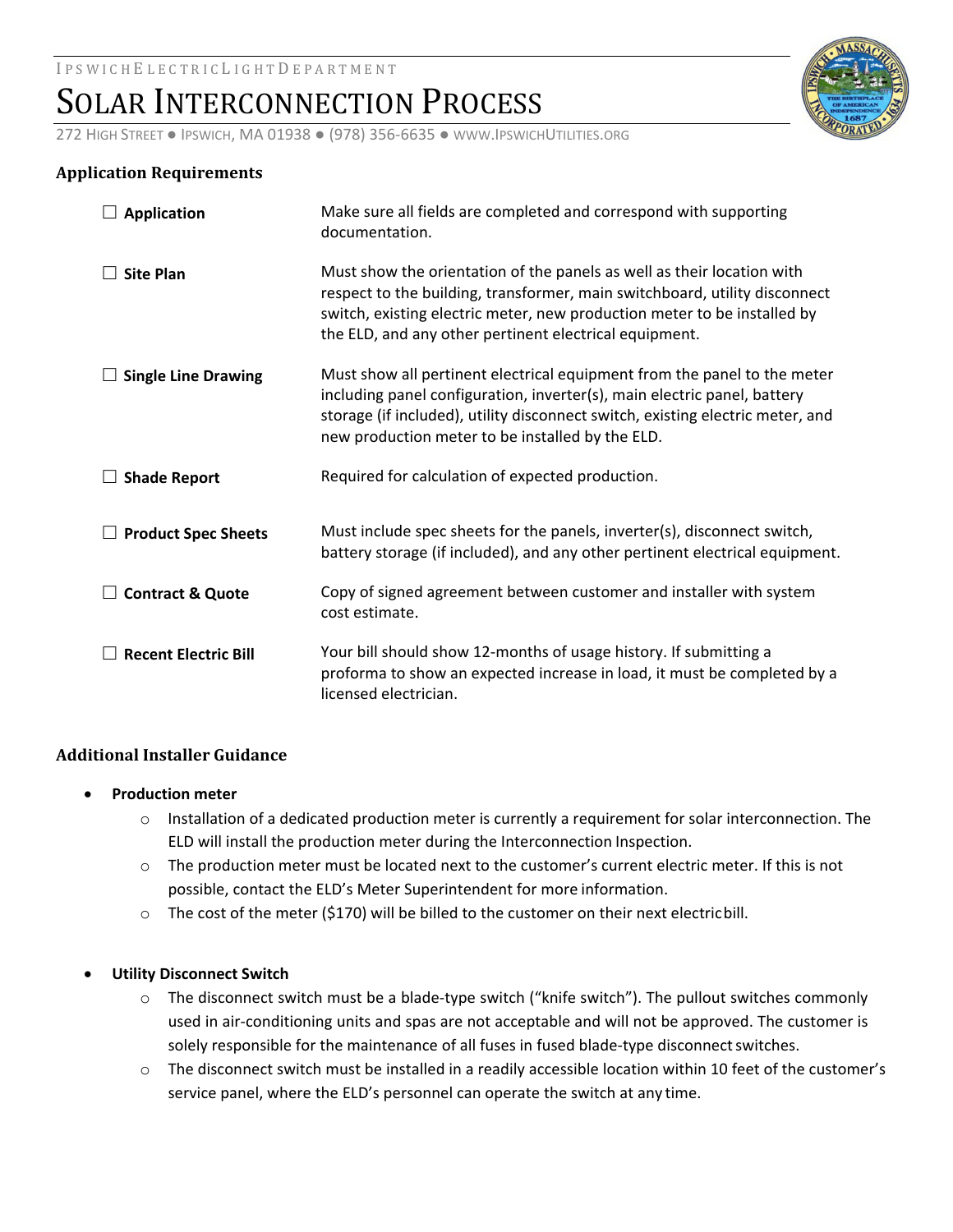SOLAR INTERCONNECTION EQUIPMENT SITING

272 HIGH STREET ● IPSWICH, MA 01938 ● (978) 356‐6635 ● WWW.IPSWICHUTILITIES.ORG



## **Equipment Siting Requirements for Solar PV System**

- **1.** Meter Sockets are to be located outdoors and to be furnished and installed by the Customer'selectrician.
- **2.** Both the Solar PV Production Meter the Bi‐Directional Meter shall be supplied and owned by the ELD. Both of these meters must be located outdoors.
- **3.** If the Customer's current electric meter is not a Bi‐Directional Meter, a new Bi‐Directional Meter will be installed in the existing meter socket provided it is in good condition as determined by ELD personnel. If it is not in good condition, it shall be replaced at the Customer's expense.
- **4.** To assure the safety of the ELD's employees and other customers, the Customer shall install equipment to prevent the flow of electricity into the distribution system when the ELD's supply is out of service. This equipment shall be subject to the ELD's approval. In addition, the PV system must have a lockable system isolation disconnect switch installed in very close proximally to the Bi‐Directional Meter. This isolation switch shall be identified by the words "*PV System Isolation Disconnect Switch*" on a red plastic plate with white lettering at least ¼" in height.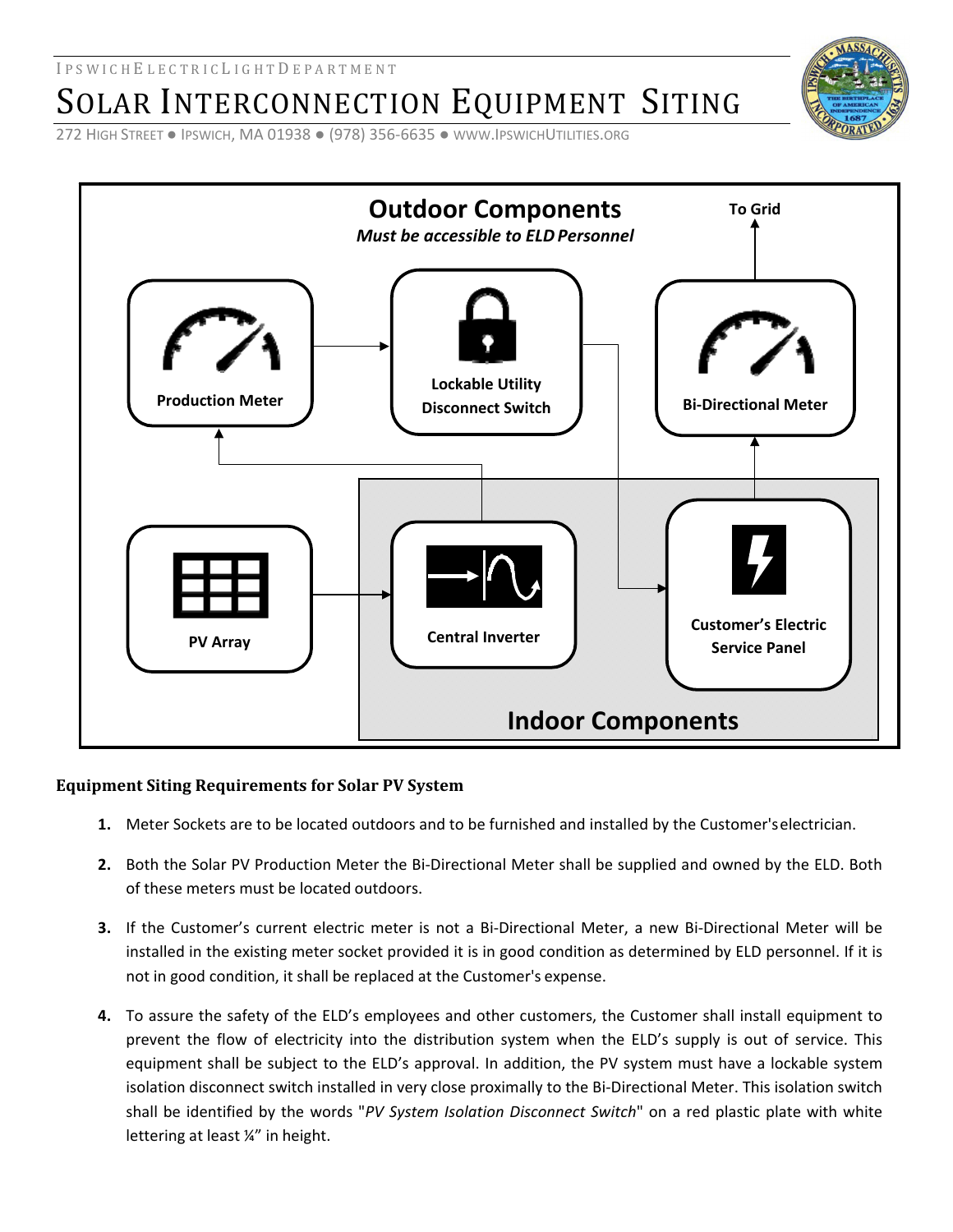# SOLAR INTERCONNECTION APPLICATION

272 HIGH STREET ● IPSWICH, MA 01938 ● (978) 356‐6635 ● WWW.IPSWICHUTILITIES.ORG



## **Customer**

| <b>Customer Name:</b>                                | Electric Account:<br>Е.                                                                                                                           |
|------------------------------------------------------|---------------------------------------------------------------------------------------------------------------------------------------------------|
| <b>Street Address:</b>                               | Phone Number:                                                                                                                                     |
| City, State & Zip:                                   | Email:<br><u> 1989 - Johann Stein, mars an deutscher Stein und der Stein und der Stein und der Stein und der Stein und der</u>                    |
| <b>Primary Installer</b>                             |                                                                                                                                                   |
| Company:                                             | <b>Primary Contact:</b><br><u> 1989 - Johann Stoff, deutscher Stoffen und der Stoffen und der Stoffen und der Stoffen und der Stoffen und der</u> |
| Contractor License #                                 | Role/Title:                                                                                                                                       |
| <b>Street Address:</b>                               | Phone Number:                                                                                                                                     |
| City, State & Zip:                                   | Email:<br><u> 1989 - Johann Barn, mars and de Brasilian (b. 1989)</u>                                                                             |
| <b>Secondary Installer/Contractor (if necessary)</b> |                                                                                                                                                   |
| Company:                                             | <b>Primary Contact:</b>                                                                                                                           |
| Contractor License #                                 | Role/Title:<br><u> 1989 - Johann Barnett, fransk politiker (</u>                                                                                  |
| <b>Street Address:</b>                               | Phone Number:<br><u> 1989 - Johann Barbara, martxa alemaniar arg</u>                                                                              |
| City, State & Zip:                                   | Email:<br><u> 1989 - Johann Stoff, fransk politik (d. 1989)</u>                                                                                   |
| <b>System Information</b>                            |                                                                                                                                                   |
|                                                      |                                                                                                                                                   |
| <b>PV Modules</b>                                    |                                                                                                                                                   |
|                                                      |                                                                                                                                                   |
| Model #:                                             | Rated Output per Module (DC-W): _                                                                                                                 |
| <b>Efficiency of Module:</b>                         | Total Array Surface Area (sq. ft.): __                                                                                                            |
| Inverter(s)                                          |                                                                                                                                                   |
|                                                      | Quantity of Inverters: ____________                                                                                                               |
| Model #: ________________________________            | Rated Output per Inverter (AC-W): _                                                                                                               |
| Efficiency of Inverter(s): _______________           | Inverter(s) Location: _____________                                                                                                               |
| <b>Monitoring</b>                                    |                                                                                                                                                   |
|                                                      | Access to Historic Data (Y/N):                                                                                                                    |
| Internet Connected (Y/N): ____________               | Cost (Upfront & Reoccurring):                                                                                                                     |